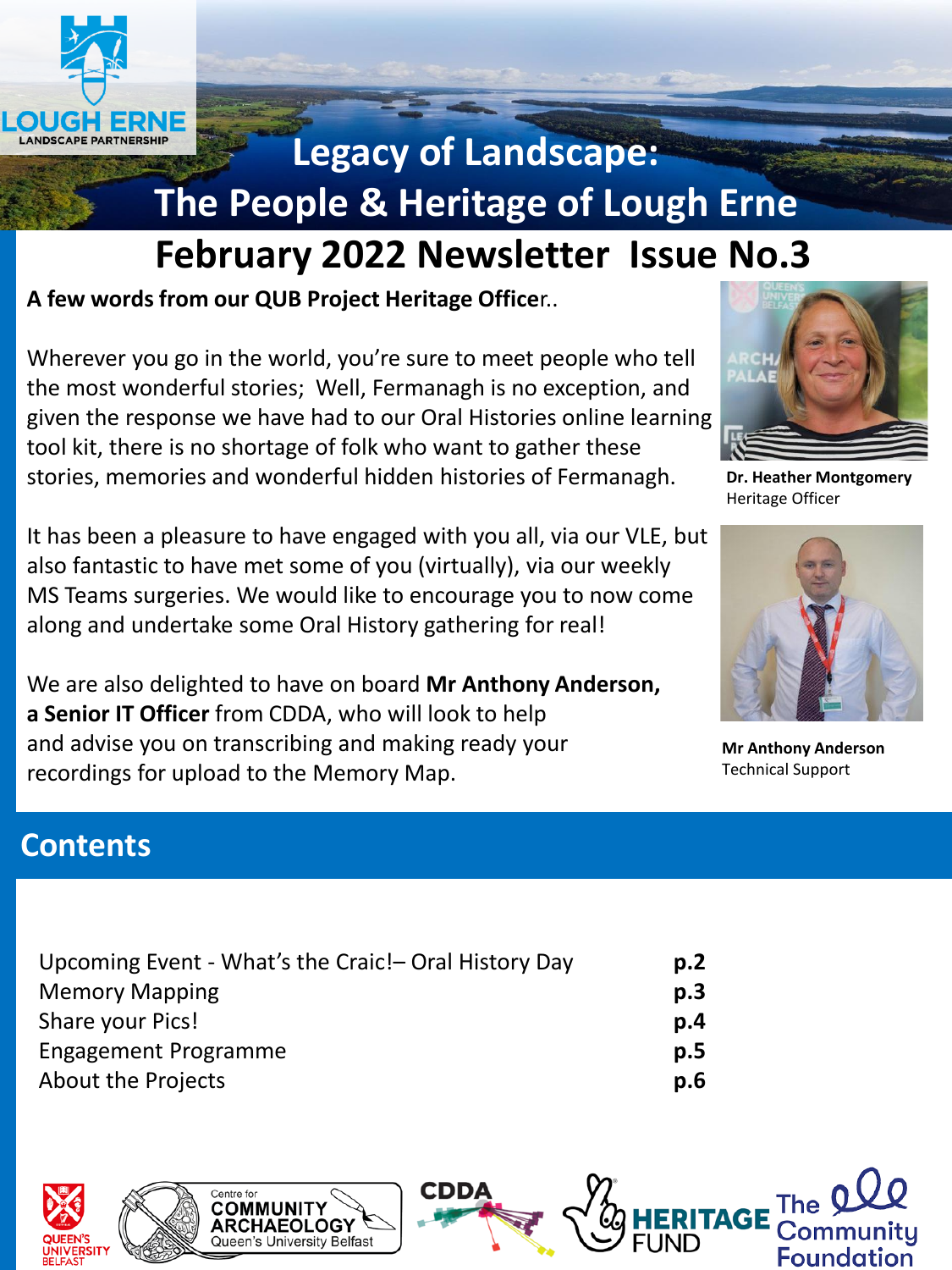

# **Upcoming Event - What's the Craic! – Oral History Day**

### **Please come and Join Us!**

on Wednesday 23rd March 2022  $11am - 7pm$ at Fermanagh House, Enniskillen

We are looking to build on the success of our online virtual learning tool and hear some of your stories about Fermanagh and its rich heritage.



**To Book a place on the day, please get in touch with Heather by:- Email:**- [h.a.Montgomery@qub.ac.uk](mailto:h.a.Montgomery@qub.ac.uk) **Mobile Number:**- 07857251035

- **Share** your story over a cuppa, one of our team will be on hand to record you, a friend, or group with an interesting tale to tell!
- **Record and Remember** someone's story, use the skills learned from the recent VLE 'Gathering Oral History' course.
- **Participate** join one of the team and enrich your skills, it would be great if you could go out and record for our Memory Map, helping us to create a legacy of shared histories.
- **Technical Support**, showcasing how to collate and transcribe your recorded story lead by CDDA Senior IT Officer **Anthony Anderson**
- **Photographs** to support the event we are providing a digitisation service, we can capture your supporting pics, that will again enrich the Memory Map!

To support the Craic, please be assured of time, privacy and tea/coffee biscuits! We are all looking forward to see you on the day....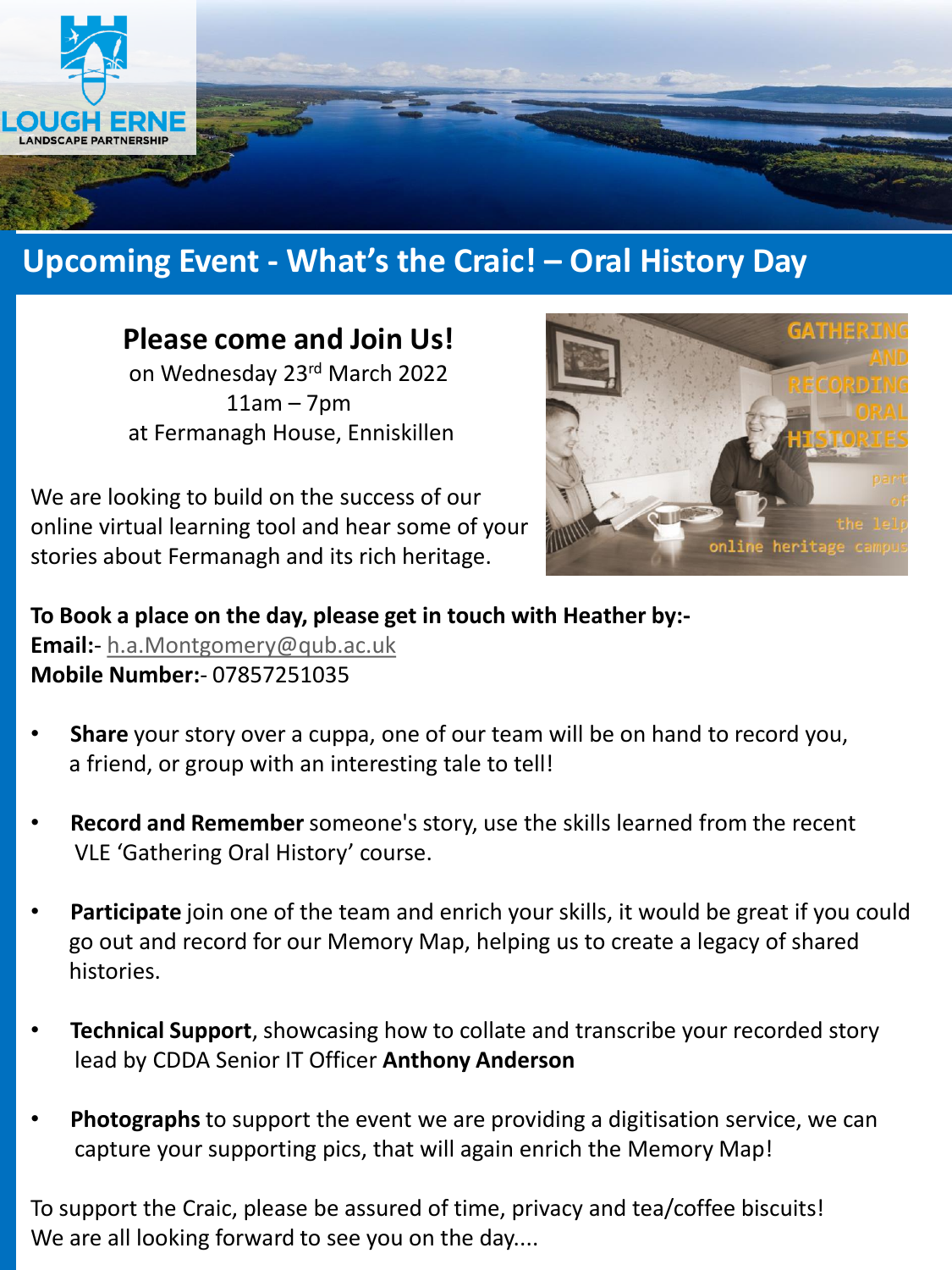

# **Memory Mapping**

#### **What is a Memory Map? Place vs Space**



Memory maps are representations of places, which in some way, hold or feature within the memories of communities.

A key reason for tying people's memories to maps is the idea that we 'remember'. Memory maps are a way of plotting written stories, sounds, videos, recordings, photo's that explore people's memory of the past in documentary ways within a publicly accessible space.

#### **We are hoping to gather some interesting stories around these five themes:-**

#### **Making a living**

Farming/fishing; Industry; Building surveys

#### **Domestic life**

Food/housing; Hearth/family/community/gender roles/childhood/building surveys

#### **Culture & folklore**

Music/entertainment/traditions; Place-names/place-lore (*dindshenchas*)

#### **Hands of power**

Elites; War; Imprisonment; State institutions; Government

#### **The Craic**

Fermanagh fancy/dialectic/words/humorous stories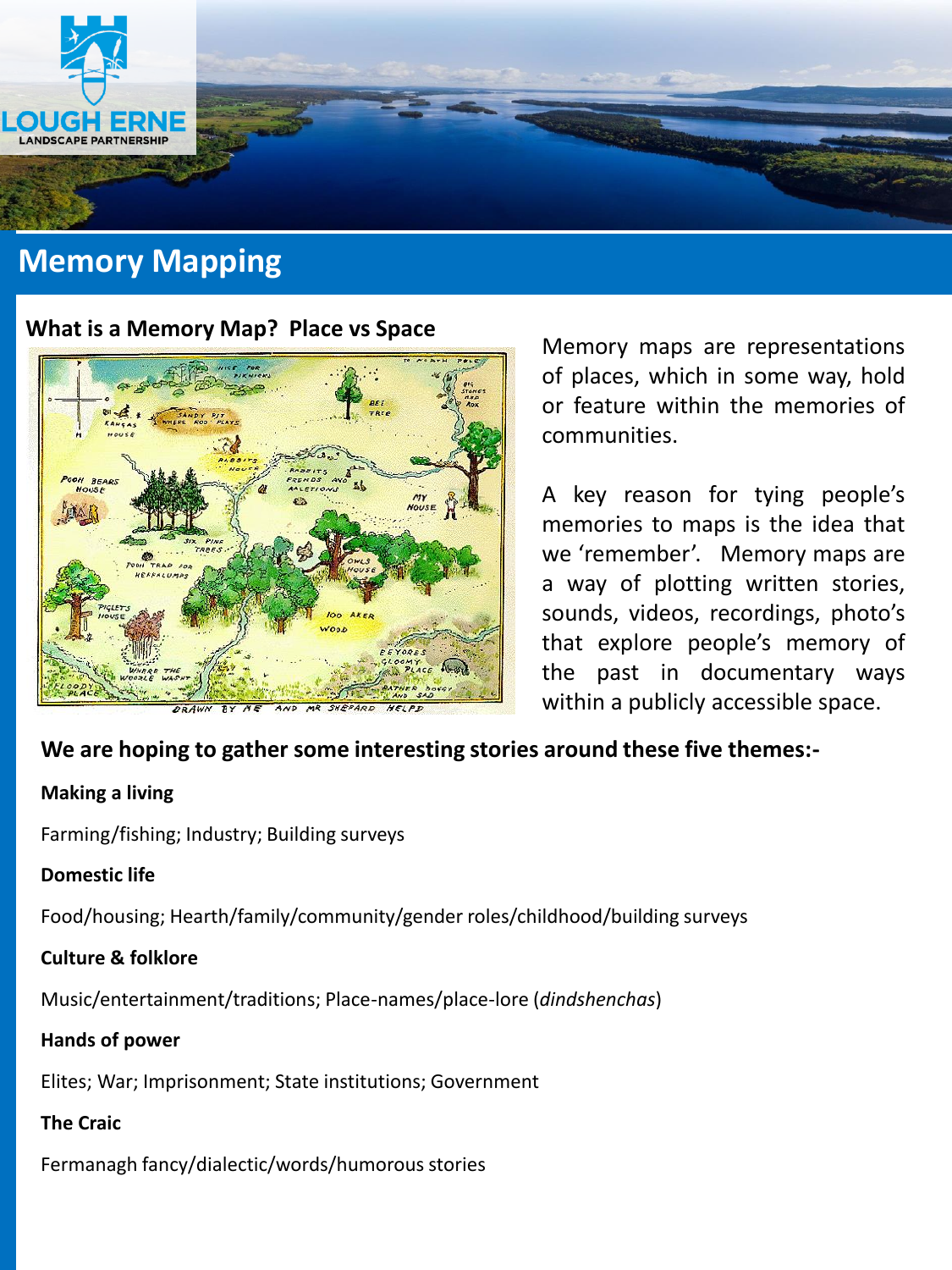

# **Share your Pics!**

# **Share your Photographs and Memories!**

We are delighted to begin this element of the project and for you to share your photographs and memories of Fermanagh and life on the islands. To support the project we will also be running a digital scanning day on the 23rd March 2022. At this event you can bring along old photographs relative to the project to be professionally digitised and practice some of your oral history skills (venue to be confirmed).

#### **Making a living**

Farming, Fishing, Industry, House Building

- **Domestic life** Food, housing, Hearth, Family, Community, Gender Roles, Childhood
- **Culture & folklore** Music, Entertainment, Traditions, Place-Names, Place-Lore (*Dindshenchas)*
- **Hands of Power** Elites, War, Imprisonment, State Institutions, Government
- **The Craic**

Fermanagh Fancy, Dialectic, Words, Humorous Stories

Please follow this easy guide to ensure you upload your treasured photographs successfully **[Flicker Upload Guide](https://drive.google.com/file/d/1p6_wNVxhpGKIA3Fqj8SQuikJB3rfO39N/view?usp=sharing)**

| Legacy of Landscape: The People & Heritage of Lough Erne Land<br>1Members - O Photos - O Discussions<br>Map<br>Overview.<br>Originizione.<br>Photos<br>Montiars.<br>No photos in this group                                                                                                        | Group Since Jan 1, 2022<br>$\phi$ sum                                                                                       |
|----------------------------------------------------------------------------------------------------------------------------------------------------------------------------------------------------------------------------------------------------------------------------------------------------|-----------------------------------------------------------------------------------------------------------------------------|
|                                                                                                                                                                                                                                                                                                    |                                                                                                                             |
|                                                                                                                                                                                                                                                                                                    |                                                                                                                             |
|                                                                                                                                                                                                                                                                                                    |                                                                                                                             |
|                                                                                                                                                                                                                                                                                                    |                                                                                                                             |
|                                                                                                                                                                                                                                                                                                    |                                                                                                                             |
|                                                                                                                                                                                                                                                                                                    |                                                                                                                             |
|                                                                                                                                                                                                                                                                                                    |                                                                                                                             |
| Join the group to start a discussion!                                                                                                                                                                                                                                                              |                                                                                                                             |
| $+$ Join Group                                                                                                                                                                                                                                                                                     |                                                                                                                             |
| Group Description                                                                                                                                                                                                                                                                                  |                                                                                                                             |
| We are deligitied to begin this element of the project and for you to share your photographs and memories of Fermanagh and life on the islands. To support the Oral History Collections and Memory Map we have<br>identified five themes, these are only for guidance. Please share your Memories! |                                                                                                                             |
| -Making a living<br>-Domestic life                                                                                                                                                                                                                                                                 |                                                                                                                             |
| «Culture & folklore<br>«Hands of power                                                                                                                                                                                                                                                             |                                                                                                                             |
| -The Craig                                                                                                                                                                                                                                                                                         | <b><i>Committee Committee Committee Committee Committee Committee Committee Committee Committee Committee Committee</i></b> |

If you have any difficulty joining or uploading content, please contact Anthony Anderson **Email**:- [a.anderson@qub.ac.uk](mailto:a.Anderson@qub.ac.uk)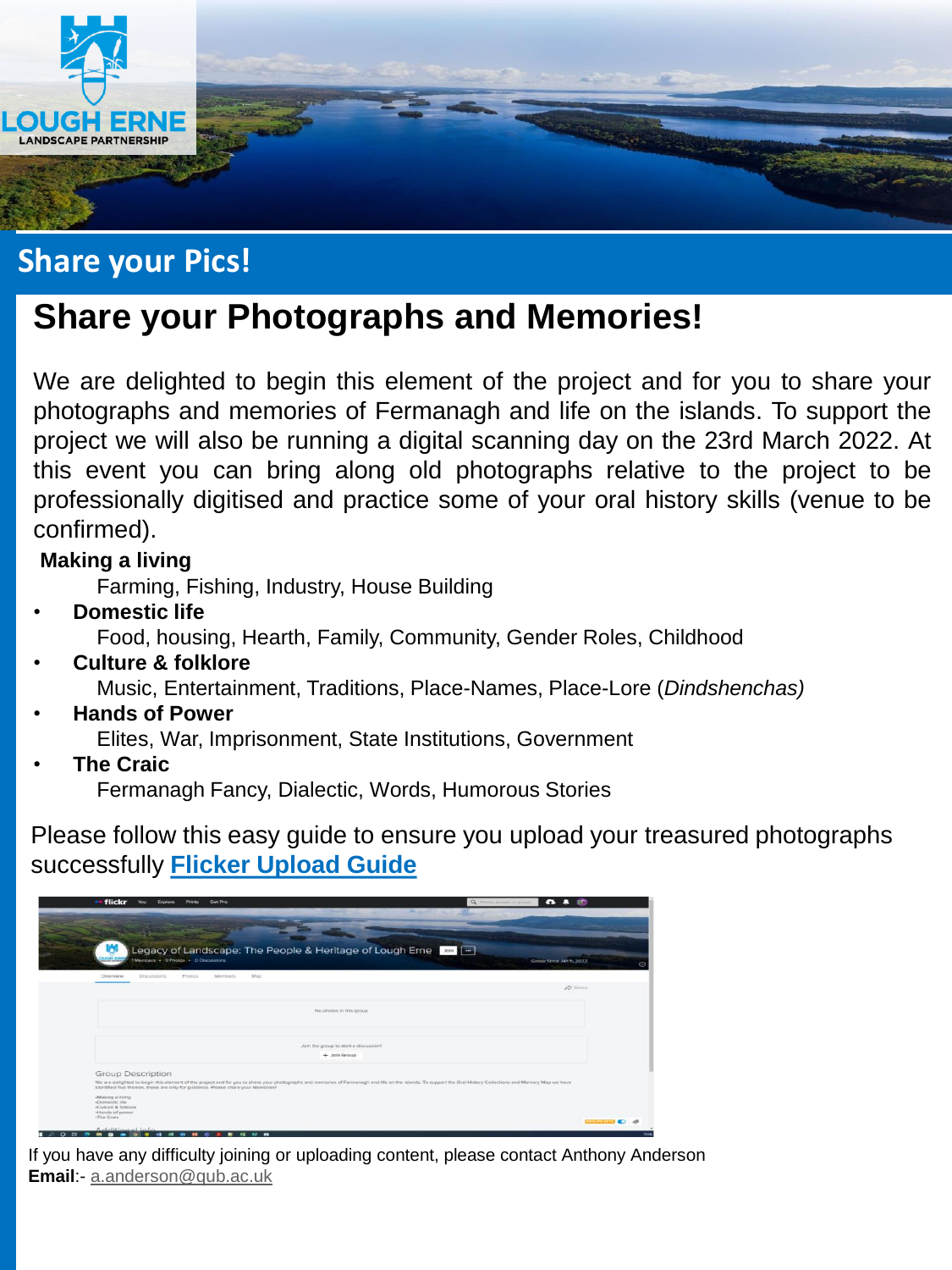

# **Engagement Programme – Upcoming and Supporting Activities**

### **LEARNING RESOURCES: In a virtual environment!**

**will continue to be offered to support you in 2022. Dr. Heather Montgomery will be available to give support and advice through the resource, mobile and regular Zoom calls.**

### **MEMORY MAPPING: LIFE ON LOUGH ERNE**

**oral history gathering/recording will continue through the lifecycle of the project, with a view to add your stories to the project Memory Map.** 

### **THE STUDY OF VERNACULAR BUILDINGS**

**second season of surveying to be conducted in the summer on a monthly basis to continue the training of a volunteer surveying team that can then conduct independent local surveys .**

### **PEOPLE, POWER, PLACE & PAGEANTRY**

**a second community-based archaeological excavation to be conducted in the Lisnaskea landscape in May 2022 as part of an investigation into the Maguire lordship of Fermanagh in the medieval period.**

### **MAPPING BUILT HERITAGE OF THE ISLANDS**

**this project will identify and map a selection of previously occupied islands on the lough and will aim to investigate what life was like for the people who lived on them .**

### **ORAL HISTORY ROADSHOWS**

**the team will deliver a series of face-toface events to support and share oral history collecting, the first of which will be 23rd March 2022 at Fermanagh House, Enniskillen**

### **LEGACY PROJECT: MEMORY MAP – LIFE ON LOUGH ERNE**

**collating the results of the five projects together for curation as an online GIS-based resource.**

If you have any questions or would like to register for any of these events or activities, please contact Dr. Heather Montgomery by **Email**:- [h.a.Montgomery@qub.ac.uk](mailto:h.a.Montgomery@qub.ac.uk) or **Mobile Number**:- 07857251035